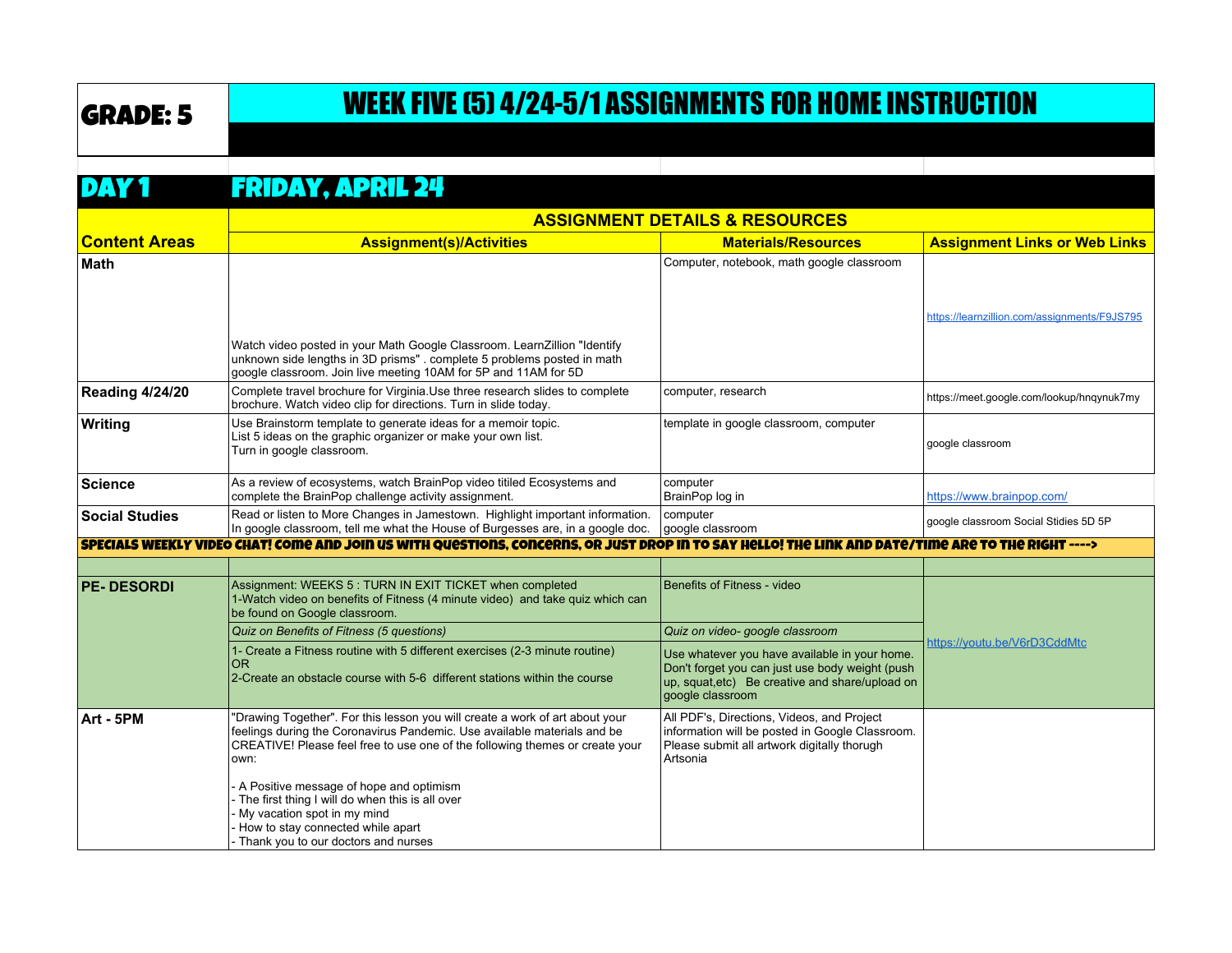| DAY 2                               | <b>MONDAY, APRIL 27</b>                                                                                                                                                                                                                                                                                                                          |                                                                                                                                                          |                                      |  |
|-------------------------------------|--------------------------------------------------------------------------------------------------------------------------------------------------------------------------------------------------------------------------------------------------------------------------------------------------------------------------------------------------|----------------------------------------------------------------------------------------------------------------------------------------------------------|--------------------------------------|--|
|                                     | <b>ASSIGNMENT DETAILS &amp; RESOURCES</b>                                                                                                                                                                                                                                                                                                        |                                                                                                                                                          |                                      |  |
| <b>Content Areas</b>                | <b>Assignment(s)/Activities</b>                                                                                                                                                                                                                                                                                                                  | <b>Materials/Resources</b>                                                                                                                               | <b>Assignment Links or Web Links</b> |  |
| <b>Math</b>                         | Chapter 11 review: Log onto live chat to review chapter 11 problems and ask<br>questions. Come prepared with paper, pencil and calculator. 10AM for 5P and<br>11AM for 5D                                                                                                                                                                        | Computer<br>paper, pencil, calculator                                                                                                                    |                                      |  |
| <b>Reading 4/27/20</b>              | Read chapter 1, log it on your reading log. Answer questions in the student<br>packet.Complete vocabulary. Discus setting in google meet.                                                                                                                                                                                                        | Novel. Shiloh<br>Student packet<br>Reading log                                                                                                           | google classroom                     |  |
| Writing                             | Write your memoir entries. Take ideas that you listed on the graphic organizer to<br>write 1-2 entries today. In a google doc. keep adding to the google doc. Do not<br>turn in.                                                                                                                                                                 | notebook, computer, google classroom                                                                                                                     | google classroom                     |  |
| Science                             | Read the book pages posted in Science Google Classroom. Write definitions for<br>photosynthesis, carbohydrates, chloroplast and chlorophyll in your science<br>notebook. Join Google Meet at the science time for your class.                                                                                                                    | Science Google Classroom, notebook paper                                                                                                                 | google classroom                     |  |
| <b>Social Studies</b>               | Complete Lesson 2 check, online in SS classroom. Use the study guide and<br>study for test tomorrow.                                                                                                                                                                                                                                             | computer<br>google classroom                                                                                                                             | google classroom                     |  |
|                                     | SPECIALS WEEKLY VIDEO CHAT! COME AND JOIN US WITH QUESTIONS, CONCERNS, OR JUST DROP IN TO SAY HELLO! THE LINK AND DATE/TIME ARE TO THE RIGHT ---->                                                                                                                                                                                               |                                                                                                                                                          |                                      |  |
| <b>Digital Arts/TAG</b>             | Digital Arts: Please sign into Google Classroom (GCR) for complete directions, links, and information.                                                                                                                                                                                                                                           |                                                                                                                                                          |                                      |  |
| 502<br>Passalaqua/                  | <b>ASSIGNMENT 1:</b> Please take the TYPING QUEST typing test two (2) times.                                                                                                                                                                                                                                                                     | Username: firstnamelastname1920<br>Password: student id                                                                                                  | http://www.pinkmousehouse.com/       |  |
| <b>Magenta</b><br>DeRosa & Santilli | ASSIGNMENT 2: This week students will be Making Parachutes! Students will<br>watch a video, conduct an experiment and record their results on Google Forms<br>When you are finished click "TURN IN/SUBMIT" in Google Classroom                                                                                                                   | <b>STUDENTS MUST CLICK ON LINK AND</b><br><b>COMPLETE THE ASSIGNMENT ON THE</b><br><b>GOOGLE FORM ------&gt;</b>                                         | https://forms.gle/XBugzbkg7ZrPsRvv7  |  |
| 5D ART                              | "Drawing Together". For this lesson you will create a work of art about your<br>feelings during the Coronavirus Pandemic. Use available materials and be<br>CREATIVE! Please feel free to use one of the following themes or create your<br>own:<br>- A Positive message of hope and optimism<br>The first thing I will do when this is all over | All PDF's, Directions, Videos, and Project<br>information will be posted in Google Classroom.<br>Please submit all artwork digitally thorugh<br>Artsonia |                                      |  |
|                                     | - My vacation spot in my mind<br>- How to stay connected while apart<br>- Thank you to our doctors and nurses                                                                                                                                                                                                                                    |                                                                                                                                                          |                                      |  |

### DAY 3 Tuesday, April 28

#### **Content Areas ASSIGNMENT DETAILS & RESOURCES Assignment(s)/Activities**  Materials/Resources **Assignment Links or Web Links Assignment Links** or Web Links **Math** Chapter 11 Assessment in Think Central. Please complete assessment independently and on a sheet of paper. If you have a question on the assessment, I will be available live for 5P at 10AM and 11AM for 5D to answer any questions. Be sure to turn in your assessment when complete and send a copy of your work to Mrs. Passalaqua when complete. If you need additional help log on to the link posted in your math Google classroom at 12:30 pm Computer, paper, notes, calculator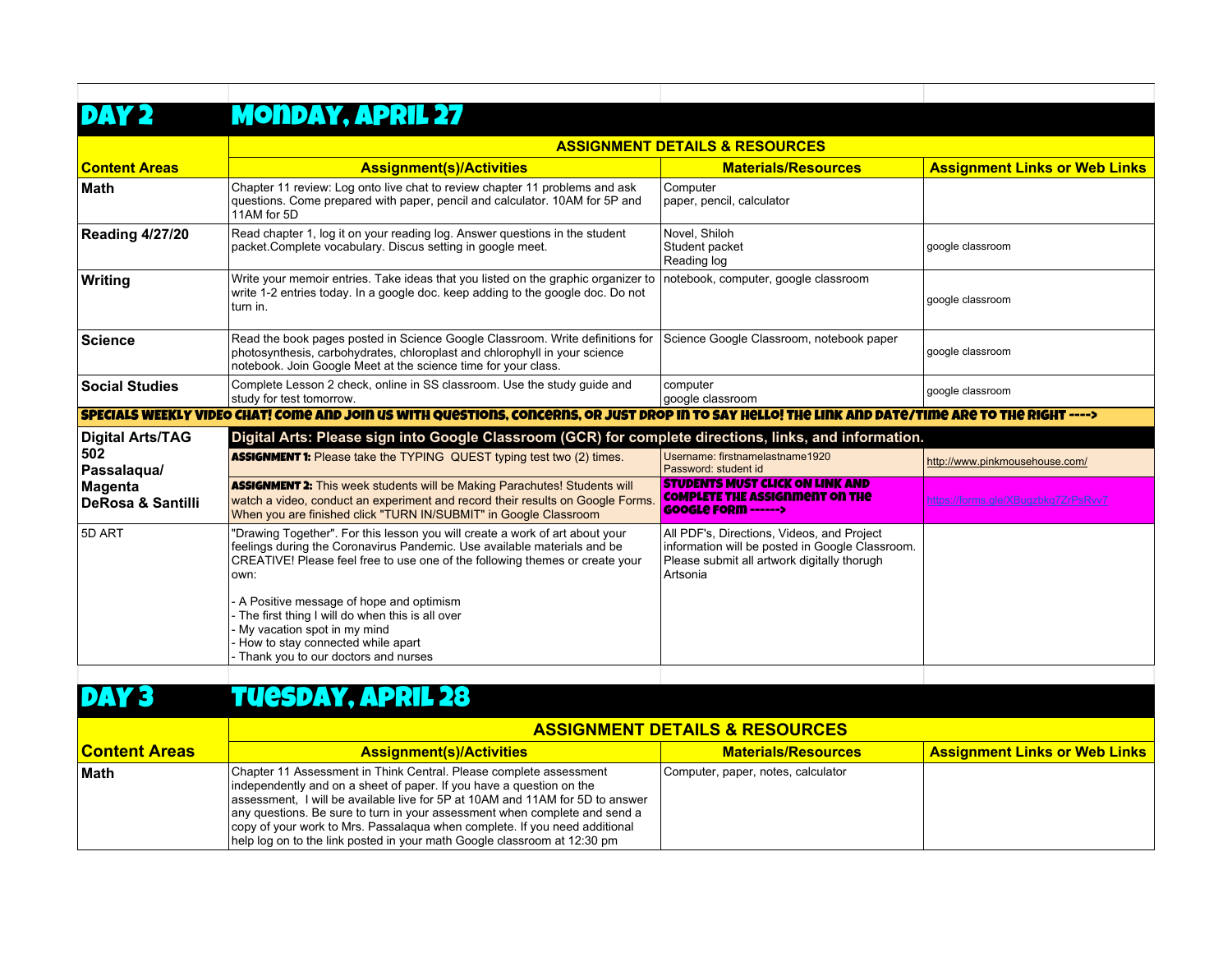| Reading 4/28/20                               | Read chapter 2, log it on your reading log. Answer questions in the student<br>packet.Complete vocabulary. Discus characters in google meet.                                                                                                                                    | Novel, Shiloh<br>Student packet<br>Reading log                                                            | google classroom                                          |
|-----------------------------------------------|---------------------------------------------------------------------------------------------------------------------------------------------------------------------------------------------------------------------------------------------------------------------------------|-----------------------------------------------------------------------------------------------------------|-----------------------------------------------------------|
| Writing                                       | Continue to write your memoir entries. Take ideas that you listed on the graphic<br>organizer to write 1-2 entries today. In a google doc. keep adding to the google<br>doc. Do not turn in.                                                                                    |                                                                                                           | google classroom                                          |
| ∣Science                                      | Watch BrainPop video to review photosynthesis. Complete the Challenge<br>activity in BrainPop. There is a game attached also. No Google meet today for<br>science because of math test.                                                                                         | computer, BrainPop                                                                                        | https://www.brainpop.com/                                 |
| <b>Social Studies</b>                         | Complete Lesson 2 Test in google forms, in the SS classroom. Please study<br>before you take the test.                                                                                                                                                                          | computer google classroom                                                                                 | google classroom                                          |
| ∣Health                                       | Self Esteem Lesson and assignment                                                                                                                                                                                                                                               | computer, google classroom                                                                                |                                                           |
|                                               | SPECIALS WEEKLY VIDEO CHAT! COME AND JOIN US WITH QUESTIONS, CONCERNS, OR JUST DROP IN TO SAY HELLO! THE LINK AND DATE/TIME ARE TO THE RIGHT ---->                                                                                                                              |                                                                                                           |                                                           |
| <b>Digital Arts/TAG</b>                       | Digital Arts: Please sign into Google Classroom (GCR) for complete directions, links, and information.                                                                                                                                                                          |                                                                                                           |                                                           |
| 501 - DiMaria<br><b>DeRosa &amp; Santilli</b> | <b>ASSIGNMENT 1:</b> Please take the TYPING QUEST typing test two (2) times.                                                                                                                                                                                                    | Username: firstnamelastname1920<br>Password: student id                                                   | http://www.pinkmousehouse.com/                            |
|                                               | <b>ASSIGNMENT 2:</b> This week students will be Making Parachutes! Students will<br>watch a video, conduct an experiment and record their results on Google Forms.<br>When you are finished click "TURN IN/SUBMIT" in Google Classroom                                          | <b>STUDENTS MUST CLICK ON LINK AND</b><br>COMPLETE THE ASSIGNMENT ON THE<br><b>GOOGLE FORM ------&gt;</b> | https://forms.gle/XBugzbkg7ZrPsRvv7                       |
| Library 5P wk 5                               | 5P Students will use their imagination to create and build a "Reading Fort".<br>Once the "Reading Fort" has been created students will read a story in their fort<br>and take a picture to send to Mrs. Wendt via email. Please see "5P Library GC"<br>for all the fun details. | "Reading Fort" and story books                                                                            | https://classroom.google.<br>com/w/ODk1MDgyMTE2MVpa/t/all |
|                                               |                                                                                                                                                                                                                                                                                 |                                                                                                           |                                                           |

## DAY 4 Wednesday, APRIL 29

|                             | <b>ASSIGNMENT DETAILS &amp; RESOURCES</b>                                                                                                                                                                                                              |                                                                   |                                      |
|-----------------------------|--------------------------------------------------------------------------------------------------------------------------------------------------------------------------------------------------------------------------------------------------------|-------------------------------------------------------------------|--------------------------------------|
| <u><b>Content Areas</b></u> | <b>Assignment(s)/Activities</b>                                                                                                                                                                                                                        | <b>Materials/Resources</b>                                        | <b>Assignment Links or Web Links</b> |
| ∣Math                       | Think Central lesson 7.1. Watch video, take notes and complete the share and<br>show problems. Students should log onto Google Meet to review the lesson.<br>10AM for 5P and 11AM for 5D.                                                              | computer, paper, teacher notes posted in math<br>Google classroom |                                      |
| <b>Reading 4/29/20</b>      | Answer questions in the student packet. Complete vocabulary. Finish Chapters<br>1&2 in packet.                                                                                                                                                         | Novel, Shiloh<br>Student packet<br>Reading log                    | google classroom                     |
| Writing                     | Reread your notebooks, and look for the deeper meanings, themes, and issues.<br>Write down the ideas and themes you have about what you want your memoir to<br>be about.                                                                               |                                                                   | google classroom                     |
| ∣Science                    | Read the book pages posted in Science Google Classroom. In your notebook,<br>draw a simple plant drawing and label roots, stem, leaves, and flower. Tell what<br>each part does for the plant. Attend Google Meet at your assigned time for<br>review. | computer<br>Science google classroom                              |                                      |
| <b>Social Studies</b>       | Chapter 3 Lesson 3 Pilgrims and Puritans in New England. Read vocabulary.<br>Read or listen to The Pilgrims and highlight important details. Complete reading<br>check 1in google classroom.                                                           | computer<br>google classroom                                      | google classroom                     |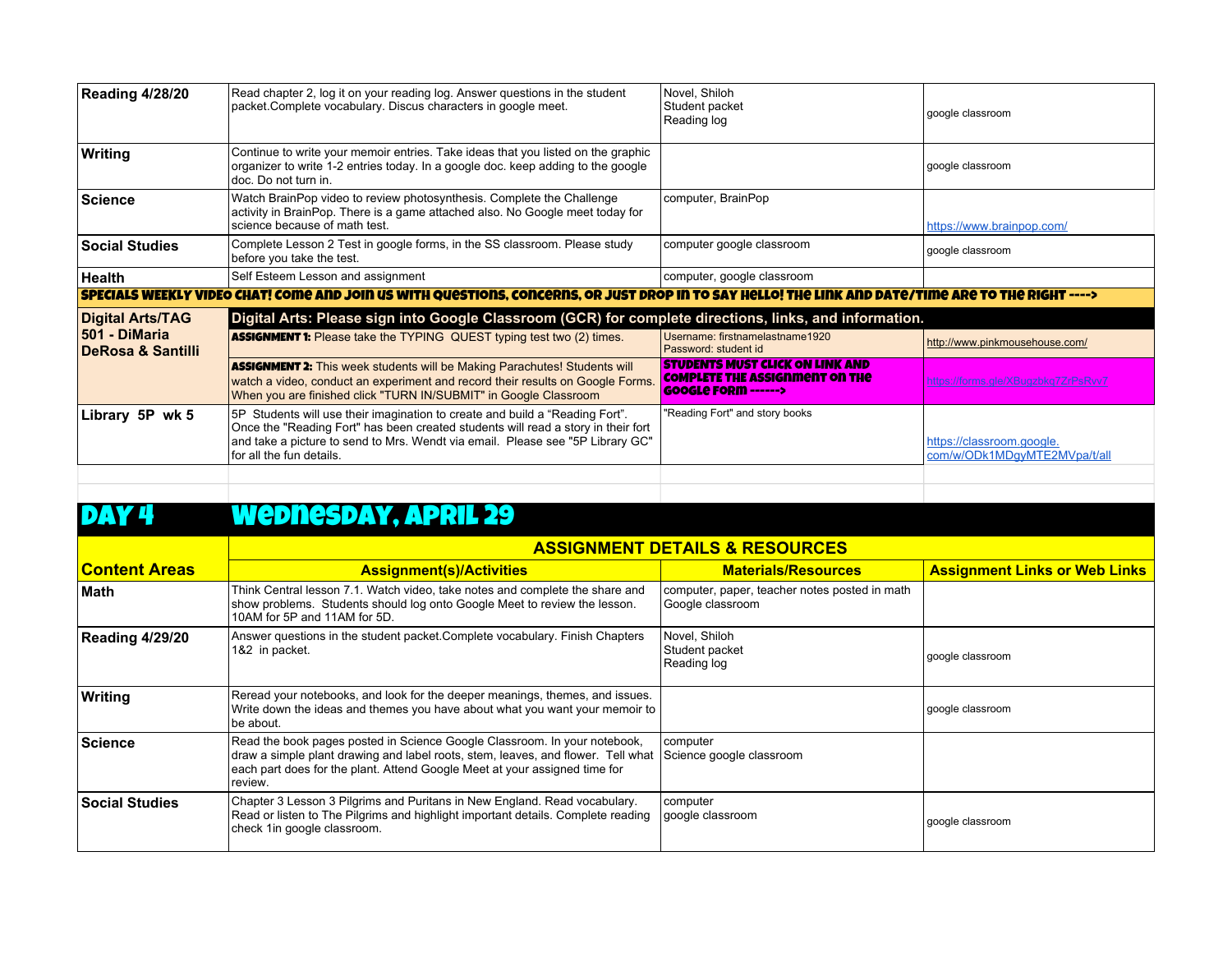| SPECIALS WEEKLY VIDEO CHAT! COME AND JOIN US WITH QUESTIONS, CONCERNS, OR JUST DROP IN TO SAY HELLO! THE LINK AND DATE/TIME ARE TO THE RIGHT ----> |                                                                                                                                                                                                                                                                                  |                                           |                                                                                                                  |
|----------------------------------------------------------------------------------------------------------------------------------------------------|----------------------------------------------------------------------------------------------------------------------------------------------------------------------------------------------------------------------------------------------------------------------------------|-------------------------------------------|------------------------------------------------------------------------------------------------------------------|
| Spanish (5P)                                                                                                                                       | Numeros 0-100 Review                                                                                                                                                                                                                                                             | 0-100 notes & Google Classroom Assignment | https://docs.google.<br>com/presentation/d/18Qf9kWpkPtheP<br>JXENo02dj9NoJhOUPwRMBk9O66<br>KbOU/edit?usp=sharing |
| Library 5D wk 5                                                                                                                                    | 15D Students will use their imagination to create and build a "Reading Fort".<br>Once the "Reading Fort" has been created students will read a story in their fort<br>and take a picture to send to Mrs. Wendt via email. Please see "5D Library GC"<br>for all the fun details. | Feading Fort" and story book              | https://classroom.google.<br>com/w/MjQwNTQ4MTM5ODRa/t/all                                                        |

## DAY 5 THURSDAY, APRIL 30

|                        |                                                                                                                                                                                                                                                                                                                                                                         | <b>ASSIGNMENT DETAILS &amp; RESOURCES</b>                                                                   |                                                                                                                  |  |
|------------------------|-------------------------------------------------------------------------------------------------------------------------------------------------------------------------------------------------------------------------------------------------------------------------------------------------------------------------------------------------------------------------|-------------------------------------------------------------------------------------------------------------|------------------------------------------------------------------------------------------------------------------|--|
| <b>Content Areas</b>   | <b>Assignment(s)/Activities</b>                                                                                                                                                                                                                                                                                                                                         | <b>Materials/Resources</b>                                                                                  | <b>Assignment Links or Web Links</b>                                                                             |  |
| Math                   | Complete Think Central 7.1 assignment, use your notes to help you. Log onto<br>Google meet at scheduled class time.                                                                                                                                                                                                                                                     | computer<br>paper, notes and teacher video posted in math<br>Google Classroom                               |                                                                                                                  |  |
| <b>Reading 4/30/20</b> | Read chapter 3, log it on your reading log. Answer questions in the student<br>packet.Complete vocabulary. Discus key details in google meet.                                                                                                                                                                                                                           | Novel, Shiloh<br>Student packet<br>Reading log                                                              | google classroom                                                                                                 |  |
| Writing                | View slide presentation on Writing Small on Big Topics. Use small seed ideas,<br>write toward writing about a bigger idea or theme.                                                                                                                                                                                                                                     |                                                                                                             | google classroom                                                                                                 |  |
| Science                | View picture of potato plant posted in Science Google Classroom. What part of<br>the plant is the potato? Join Google Meet during your scheduled time to discuss<br>plants, starch, and watch a demonstration. 10:30 5P and 11:30 5D.                                                                                                                                   | computer<br>Science google classroom                                                                        |                                                                                                                  |  |
| <b>Social Studies</b>  | Chapter 3 Lesson 3 Pilgrims and Puritains in New England. Read or listen to<br>The Mayflower Compact and highlight important details. Complete reading<br>check 2.                                                                                                                                                                                                      | computer<br>google classroom                                                                                | google classroom                                                                                                 |  |
|                        | <u>  SPECIALS WEEKLY VIDEO CHAT! COME AND JOIN US WITH QUESTIONS, CONCERNS, OR JUST DROP IN TO SAY HELLO! THE LINK AND DATE/TIME ARE TO THE RIGHT ----&gt;</u>                                                                                                                                                                                                          |                                                                                                             |                                                                                                                  |  |
| Spanish (5DM)          | Numeros 0-100 Review                                                                                                                                                                                                                                                                                                                                                    | 0-100 notes & Google Classroom Assignment                                                                   | https://docs.google.<br>com/presentation/d/18Qf9kWpkPtheP<br>JXEN002di9NoJhOUPwRMBk9O66<br>KbOU/edit?usp=sharing |  |
| Music (5P)             | 1. Music From Around the World: We're going to start with music from here in<br>the USA! Listen to the patriotic songs and sing along. Complete the worksheet<br>by answering the questions about the videos and interviewing a family member<br>about what patriotic music means to them. 2. Note-Names exercise. Please<br>follow the directions on Google Classroom! | Music Google Classrooom, worksheet (which<br>can be completed on Google Classroom), Music<br>Theory website |                                                                                                                  |  |
|                        |                                                                                                                                                                                                                                                                                                                                                                         |                                                                                                             |                                                                                                                  |  |
| DAY 6                  | <b>FRIDAY, MAY 1</b>                                                                                                                                                                                                                                                                                                                                                    |                                                                                                             |                                                                                                                  |  |
|                        | <b>ASSIGNMENT DETAILS &amp; RESOURCES</b>                                                                                                                                                                                                                                                                                                                               |                                                                                                             |                                                                                                                  |  |